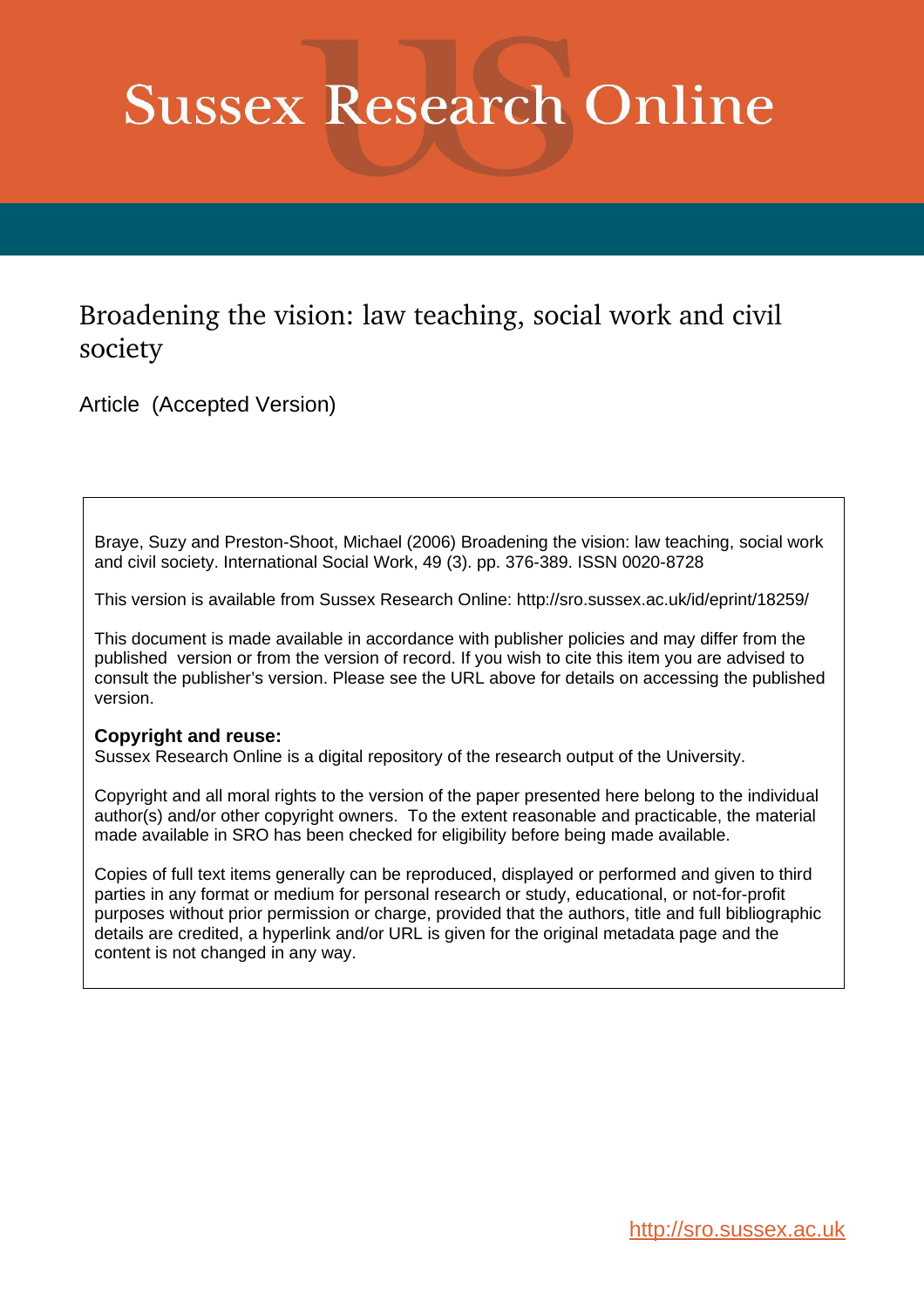#### **BROADENING THE VISION: LAW TEACHING, SOCIAL WORK AND CIVIL SOCIETY<sup>1</sup>**

## **Suzy Braye<sup>2</sup> (University of Sussex, England) and Michael Preston-Shoot (University of Luton, England)**

#### **Abstract**

*In the context of debates about social work's relationship with individuals, the state and civil society, educators face a challenge. How best to ensure that professional education prepares practitioners to engage with the task of promoting social justice and human rights? This paper draws on a systematic knowledge review of learning, teaching and assessment of one key subject area in social work education - that of law - to explore the contribution legal knowledge and skills can make to social work's engagement with its vision of empowerment and liberation.* 

#### **Key Words**:

law, social work education, social work practice, social change, civil society

#### **Introduction**

Engagement with social change is a key focus of social work practice. The definition of social work adopted by the International Association of Schools of Social Work<sup>3</sup>, with its twin emphases on social justice and human rights, presents educators with the challenge of ensuring that all aspects of the social work curriculum prepare students to promote the vision of empowerment and liberation. More specifically, the theme of the Global Social Work Congress 2004 - Reclaiming Civil Society – invited educators to consider how social work can develop its contribution to the social, political and economic networks in the civil space between individuals and the state. Law is one key aspect of the social work curriculum that deserves scrutiny in both these contexts.

The strength of the relationship between law and social work practice varies, however, from one national jurisdiction to another. In the UK, legal frameworks have a high profile within the range of core mandates for professional practice (Braye and Preston-Shoot, 1997) and law is prescribed by government as an essential component of the qualification curriculum

-

 $1$  This article develops a paper presented at the Global Social Work Congress 2004,

<sup>&</sup>quot;Reclaiming Civil Society", Adelaide, South Australia, 2-5 October 2004.

<sup>2</sup> s.braye@sussex.ac.uk

 $3$  "The social work profession promotes social change, problem solving in human relationships and the empowerment and liberation of people to enhance wellbeing. Utilising theories of human behaviour and social systems, social work intervenes at the points where people interact with their environments. Principles of human rights and social justice are fundamental to social work."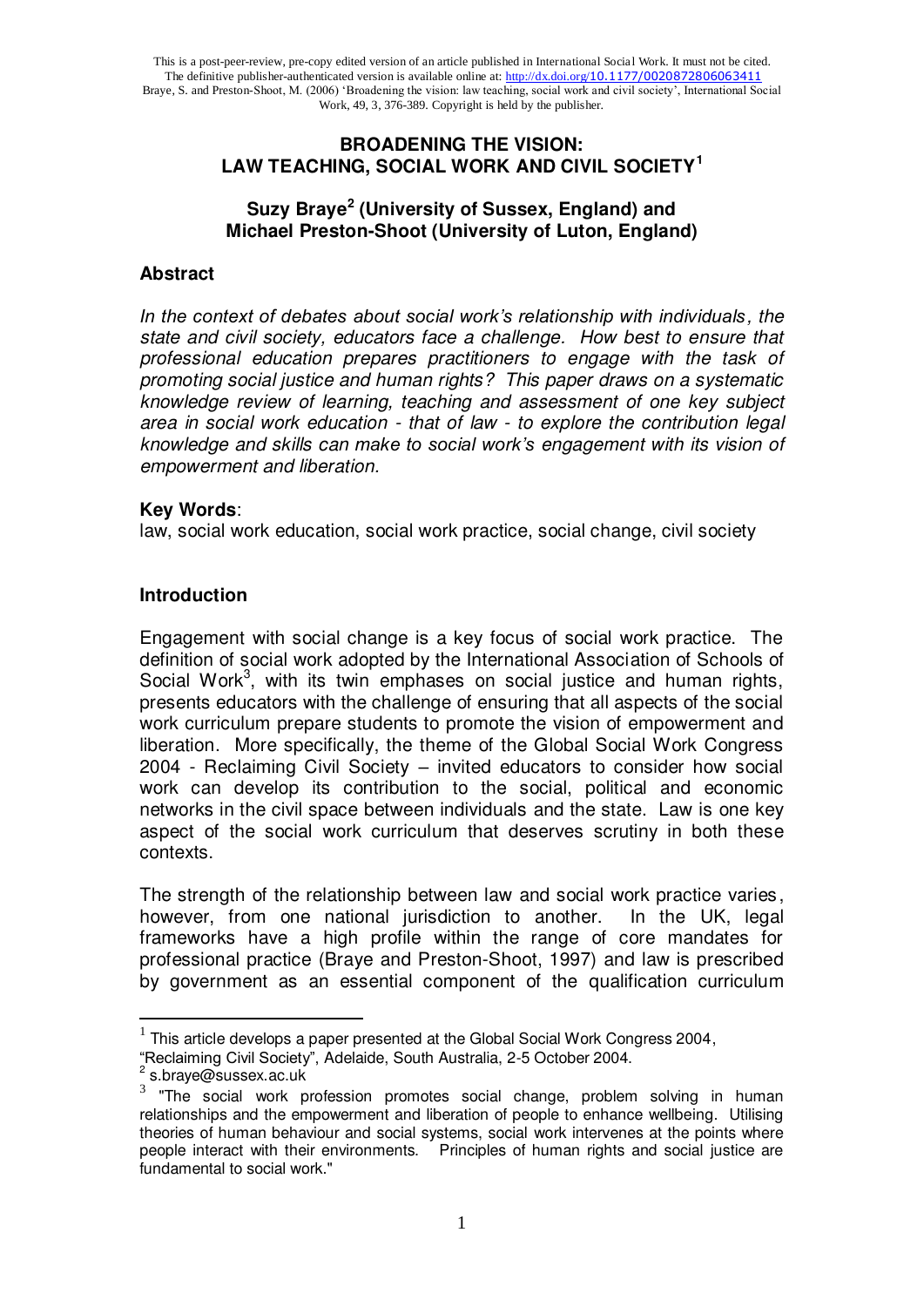(Department of Health, 2002). In the United States, by contrast, educators have struggled to locate law within the time-table (Kopels and Gustavsson, 1996). The importance attached to law teaching, therefore, risks being constrained by national contexts.

Local features of the legal framework in different jurisdictions also compromise the potential of law teaching to engage with the social change agenda. Legal mandates for responding to need in the UK context, for example, predominantly locate professional intervention at the level of individual problem-solving. Yet global developments require social work to develop a broadened vision. The movement of peoples between jurisdictions challenges the preoccupation with national contexts. International conventions<sup>4</sup> are important tools for social workers seeking to engage with the social context in which human need arises. In addition, professional values as expressed in ethical codes (NASW, 1996; IASSW and IFSW, 2004) and the voice of people who use services (for example, Oliver, 1992) both call for responses to human need that step beyond individual deficit. This requires educators to help students move beyond a view of law as a tool for individual intervention by the state to seeing it as a proactive tool for collective action to promote social justice and human rights<sup>5</sup>. But where is current education practice located in terms of this agenda, and how might it be developed to support a broadened vision of the relationship between law and practice for social change?

To address these questions, this paper draws on findings from a systematic review of knowledge on teaching, learning and assessment of law in social work education (Braye and Preston-Shoot, et al., 2005). The review was commissioned by the Social Care Institute for Excellence in the UK as part of a series of studies in core curriculum areas to support the introduction of new social work degrees in the UK from 2003. The review had two components:-

- A systematic review of international literature, evaluating both published and unpublished research;
- A survey of education practice on programmes in the four countries of the UK: England, Wales, Scotland and Northern Ireland.

The methodology is reported elsewhere in detail (Braye and Preston-Shoot et al., 2005). In summary, the research review involved the systematic search for and sifting of published and unpublished accounts of research in the subject area, quality assessment of the material selected using appropriate

<sup>-</sup><sup>4</sup> For example, the Universal Declaration of Human Rights, European Convention on Human Rights and Fundamental Freedoms and the United Nations Convention on the Rights of the Child.

<sup>&</sup>lt;sup>5</sup> It should be acknowledge that social work education and practice are at various stages of development. Where systems are in the early stages of (re)development, this could mean additional barriers to engaging in social change. The contested nature of human rights in some national contexts, coupled with diverse conceptions of the need and/or goals for social welfare policy, further complicate the educational task.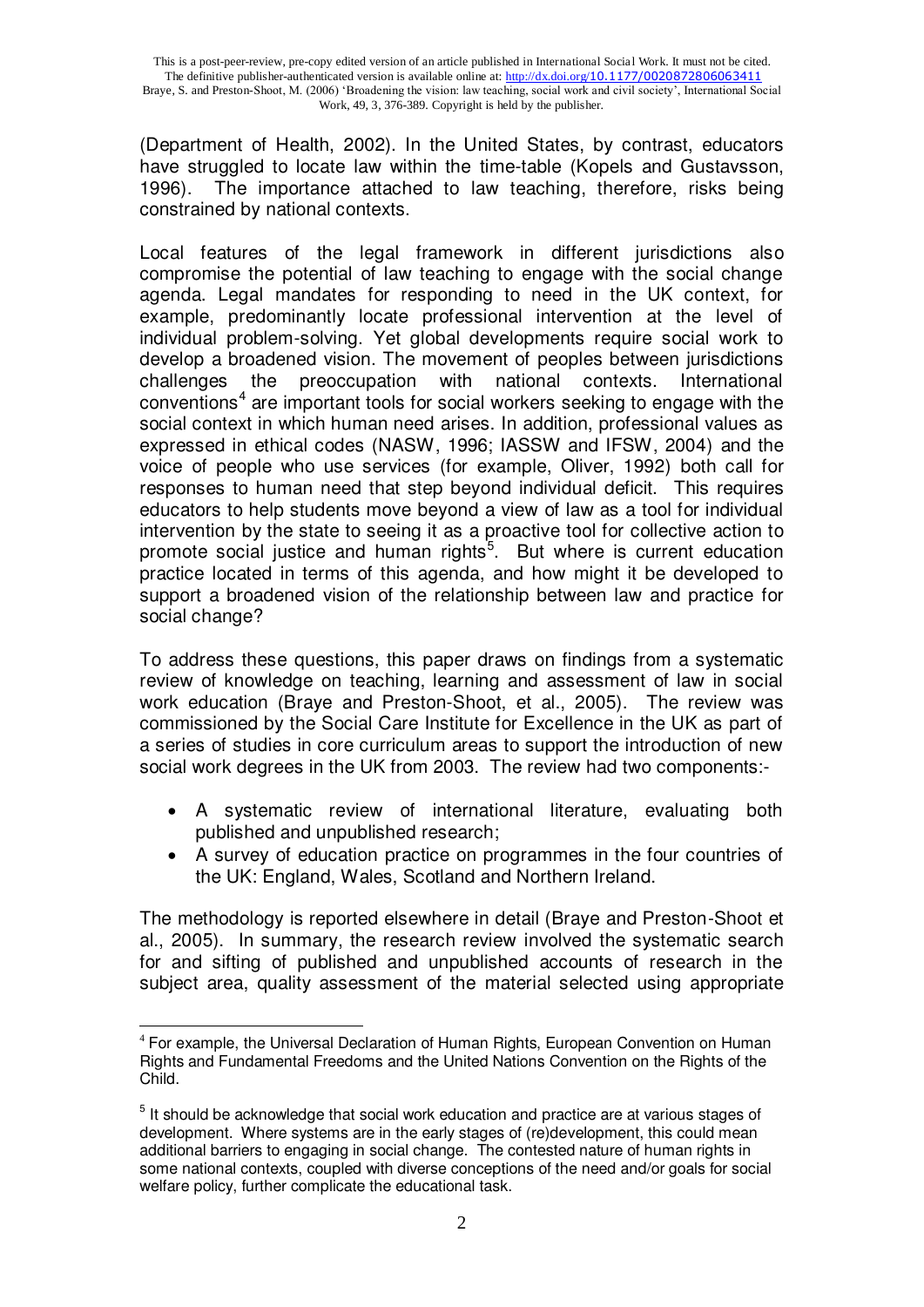quality criteria (Boaz et al.,2002; Pawson et al., 2003), and in-depth data extraction and narrative synthesis (Campbell et al., 2003). The practice survey involved analysis of data from postal questionnaires, telephone interviews, focus groups, documentary analysis and quality assurance reports, drawing on the views of educators, practice teachers, students and inspectors. Two consultation events sought the views of a range of stakeholders, including a wide range of service user and carer perspectives.

From the data can be drawn a number of observations about how the relationship between law and social work practice is represented in professional education and the contribution of legal knowledge to the tasks of promoting social change and reclaiming civil society.

#### **Locating social work in civil society**

Braithwaite and Strang (2001: 1) define civil society broadly as "all those institutions that are intermediate between the individual and the state". This would include schools, churches, private workplaces, trades unions, indigenous organisations and social movements, of which membership is voluntary and where self-regulatory norms and trust are the glue that holds things together. Such organisations transcend the parochial loyalties that characterise families, clans or tribes, whilst remaining independent of the state (Dinnen, 2001). They are increasingly seen as having potential to enable rights and traditions to be reclaimed and strengthened, resisting the impacts of globalisation and thus as natural sites for social work to pursue social justice and human rights agendas (Dominelli, 2004). Powell (2001: 120), whilst noting fierce debates about the nature of civil society, identifies its potential to act as "a powerful means of civil renewal in an era of social fragmentation". But this is by no means an uncontested notion. Ferguson and Lavalette (2004), reviewing how civil society has developed as an umbrella term referring to organised groupings of resistance against the state, are sceptical about its potential as a coherent location for social change. Through the very diversity of interests therein, including those of the corporate market, it is characterised by contradiction and inequality and potentially becomes an arena for the pursuit of private capitalism.

The impact of welfare markets lends further credence to these doubts. If the state creates or nurtures civil society institutions through the provision of funding for outcomes agreed with government, do these institutions retain the key features of independence and intermediacy? The mainstreaming of the third sector in social welfare provision has been seen severely to compromise the campaigning functions and core purpose of many non-governmental organisations, Shearing (2001: 18), for example, commenting, "states have sought deliberately both to encourage and regulate the involvement of local partners in ways that are state compliant".

Whilst detailed debates about civil society are beyond the scope of this paper, it is clear enough that its potential as a location for both liberation and oppression makes it an important arena for social work. The question here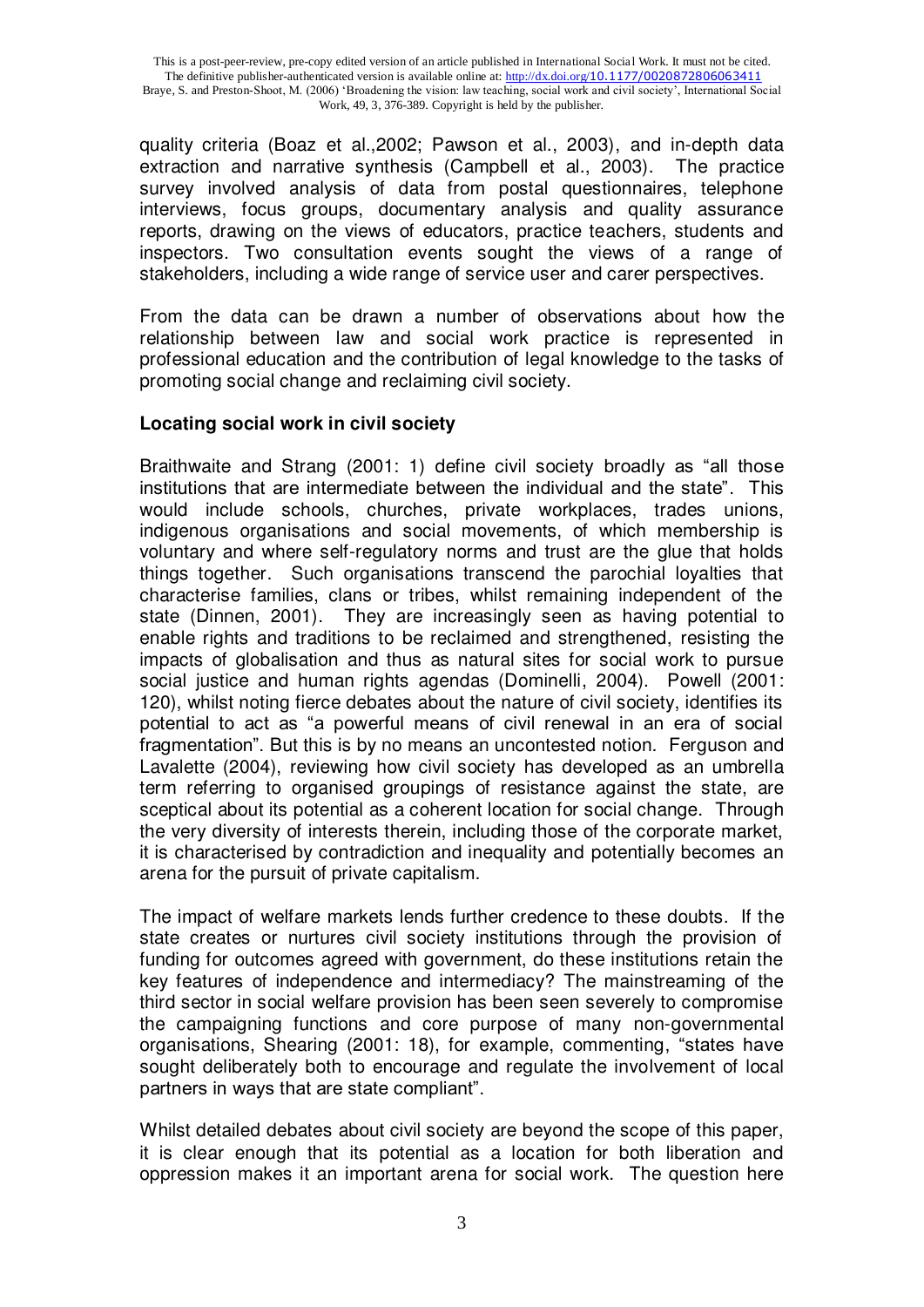remains what contribution does law teaching make to preparing social workers to be active in this context?

#### **The Systematic knowledge review**

Literature identified in the systematic review was predominantly drawn from the UK, North America and Australia. The practice survey was conducted within the four UK countries. Thus the evidence reflects the law/practice relationships in those national contexts. For example in the UK the legal framework is characterised by a remedial approach to need. It mandates services to compensate for perceived deficits in individuals' circumstances, such as functional impairment or poor parenting, but not to address broader mechanisms of exclusion, such as poverty. Exclusion and oppression are framed in law as individual rather than collective experiences. People have few rights to social services. The fact that a legal framework of this nature has such a dominant position within professional practice poses a particular challenge in seeking to broaden perspectives.

The absence of literature elsewhere may reflect the fact that legal mandates are not as extensively developed or articulated, or not as connected to professional practice. Mandates such as community development or community action may be more prominent in framing social work"s purpose, where roles involve capacity building and the promotion of community resilience and cohesion in response to local, regional, national and global forces. Alternatively, understanding of legal systems and the development of law may be subsumed within teaching of social policy and administration. However, the systematic literature search failed to uncover discussion of law teaching within social policy courses, but did highlight how different legal and policy systems view such issues as professional accountability and duty of care.

With these caveats, it has been possible to identify a number of debates about law teaching in the literature and in education practice, of which three are particularly pertinent to the question of broadening the vision.

#### **1. Why do social workers need to learn about the law?**

The essential debate here is whether the aim of teaching is to produce critical thinkers or technicians with hands-on skills – a question originally identified by Twining (1967), contrasting the intellectual activity of philosophy with the technical abilities of plumbing.

In the UK both the literature and the practice survey show that technical knowledge of the law, and the ability to apply it in practice, are prioritised in teaching. Critical analysis is less commonly sought, particularly the kind that interrogates the legal frameworks. Thus, whilst law is recognised as central to the curriculum, it is technical knowledge that dominates, with a particular focus on the legal frameworks for state-led activity.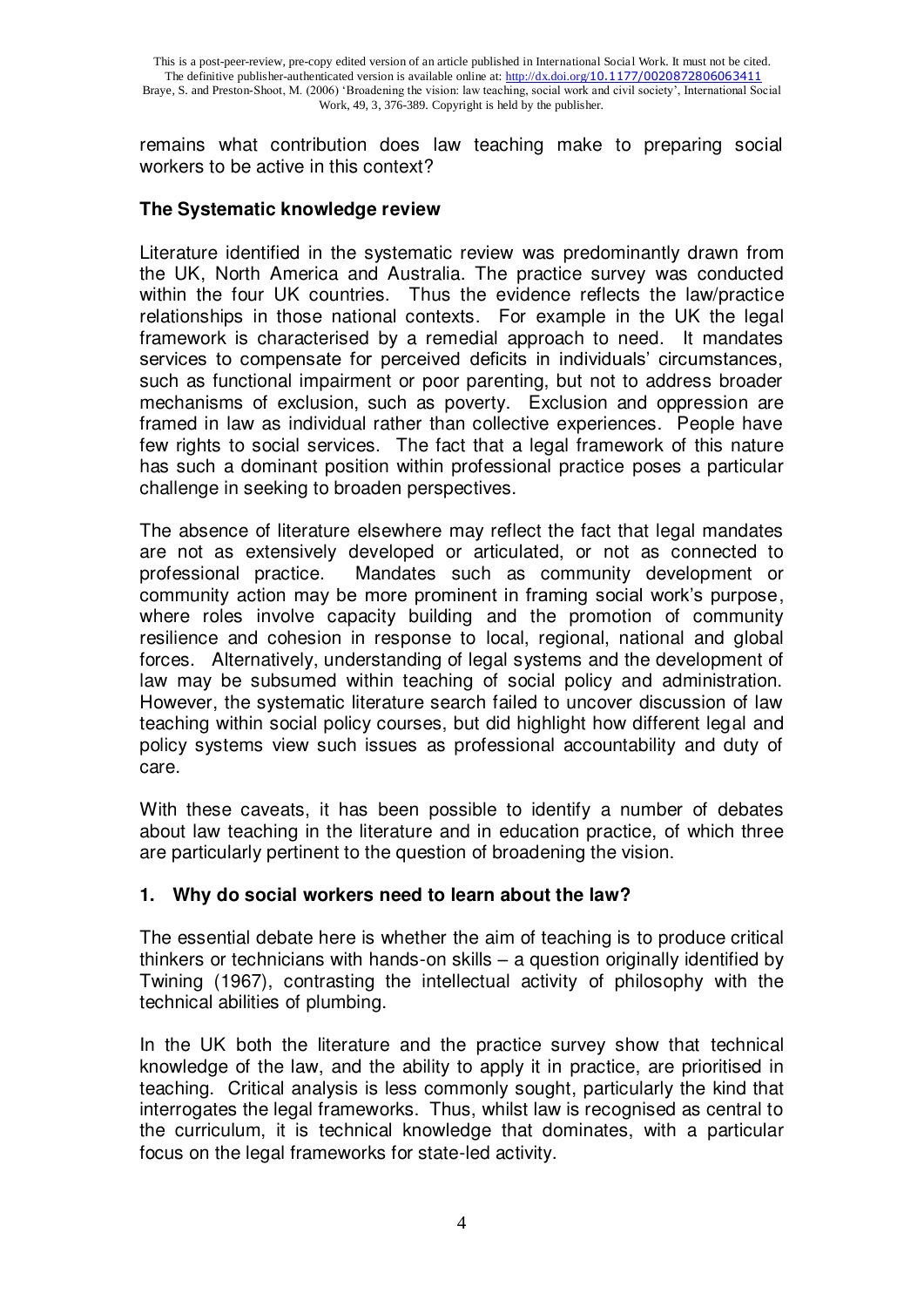An Australian survey (Sheehan and Ryan, 2004) suggests that technical knowledge of the law predominates in that context also, with a focus on knowledge and skills for practice and teaching around key tasks and client groups. Swain (1999) also argues that learning should focus on acquisition and application of knowledge, and on skill development.

The North American literature shows less emphasis on technical legal knowledge, exploring rather the use of legal frameworks in the pursuit of ethical social work practice (Dickson, 1997; Watkinson, 2001). Nonetheless, the imperative of knowledge for competent practice remains strong, with published examples of what curricula should cover both in respect of traditional client groups and to ensure ethical and accountable work (Jankovic and Green, 1981; Kopels and Gustavsson, 1996).

Whilst the UK practice survey indicates that an emphasis on professional values in law teaching is not uncommon, law is sometimes presented (and often interpreted by students and practitioners) as somehow oppositional to social work values. The law is seen as a necessary but negative instrument, spoiling the relationship between service users and professionals when the latter have to 'inflict' it. The same is seen to be the case in Australian context, where Kennedy with Richards (2004) comments on negative social work reactions to law, driven by emotion rather than objective assessment.

There is, however, some limited evidence of a developing emphasis on ethics in UK teaching, potentially promising a stronger framework for critical thinking. Preston-Shoot and colleagues (2001) have sought to identify where law in fact supports professional values. Indeed, writers from Australia, the US and the UK are beginning to emphasise the social and political context in which law operates. This focus covers critical policy analysis, the functions of law in society, and the interface between social issues and legal rules (Braye and Preston-Shoot, 1997; Lynch and Brawley, 1994; Madden and Wayne, 2003; Swain, 1999).

# **2. What should students learn?**

Essentially the emphasis in the UK is on the legal frameworks for services to individuals, within the context of some individual deficit or need. There is less attention to the potential for law to promote service users' rights and empowerment, or ways in which the law might lead social work to engage in collective action. Whilst there is developing emphasis on human rights, since implementation of the Human Rights Act 1998 $<sup>6</sup>$ , and on administrative law as</sup> a framework for accountability of both professionals and agencies (Braye and Preston-Shoot, 1999), this appears not yet to have changed the fundamental emphasis on individual problem-solving approaches to professional intervention. The US literature similarly emphasises teaching of the legal rules that enable individuals to access provision. Legal accountability receives

<sup>-</sup><sup>6</sup> The Human Rights Act 1998 incorporates the European Convention on Human Rights and Fundamental Freedoms into UK law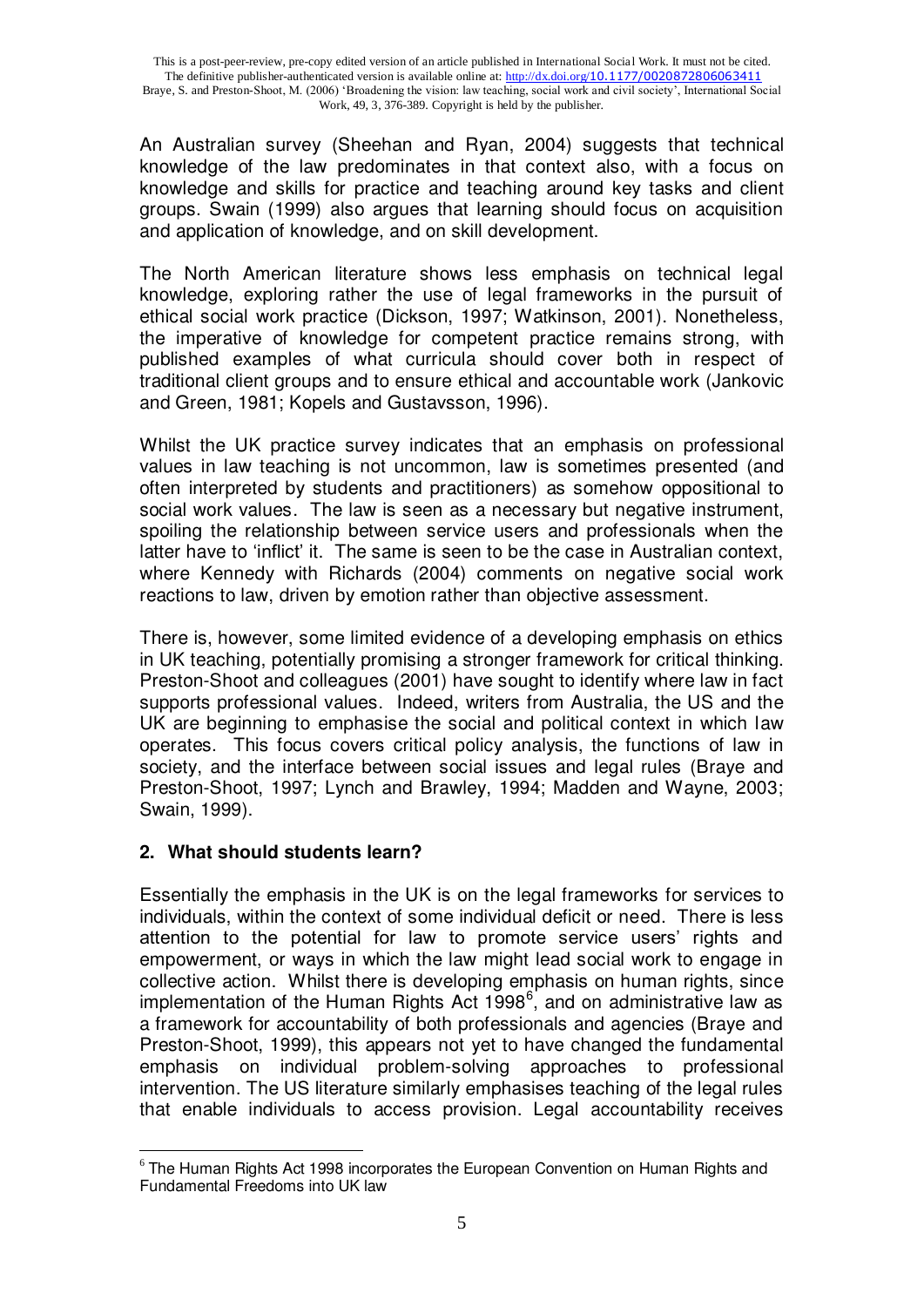greater prominence, however, reflecting perhaps the greater extent to which social work is delivered through private practice.

The Australian literature provides a mixed picture of the degree to which social workers are taught human rights law and administrative law (Sheehan and Ryan, 2004; Swain, 1999). However, the literature is beginning to advocate a move beyond concern with the immediate needs of individual clients to broader questions of policy (for example, Charlesworth et al., 2000), scrutinising the legislative basis of policy and deciding when to work for law reform.

### **3. How should students learn?**

The literature reflects a number of debates about the relative merits of different approaches to law teaching for social workers. A key question is whether law should be taught as a discrete subject, or integrated with other aspects of the curriculum. There is evidence that discrete delivery models predominate in Australia (Sheehan and Ryan (2004) as in the UK (Braye and Preston-Shoot et al., 2005). Infusion models of teaching, whilst less common, are praised for mirroring how law is drawn upon in practice (Gustavsson and Kopels, 1996; Ward and Hogg, 1993), but criticised for lacking depth and attention to technical legal knowledge (Ball et al., 1988; Madden, 2000; Swain, 1999). What is significant about the debate in the context of the question being addressed in this paper is that technical legal knowledge and its application to problem solving in practice dominates the process of learning.

Whichever model is favoured, law remains located predominantly within learning that takes place within the academic institution. Arguably this represents further missed opportunities to locate law as a living tool to address broader issues in the lives of people who use human services. There is recognition that insufficient emphasis has been placed on law in practice learning, in both a UK (Preston-Shoot, 2000) and Australian context (Sheehan and Ryan, 2004). The practice survey found dissatisfaction amongst students about this aspect of their studies.

Assessment methods are inherently influenced by the nature of the legal frameworks in the national context. Thus in the UK students are assessed on how well they apply their law knowledge to situations of individual need and can identify mandates for service provision. It is, however, relatively rare to assess understanding of human rights frameworks, or anti-discriminatory legislation or levels of critical analysis.

In relation to the question of who teaches law, whilst both legal and social work academics and practitioners are commonly involved in teaching, it is relatively rare for service users to be involved, despite a strongly expressed requirement in the UK (Department of Health, 2002) for their participation in all aspects of professional qualification degrees. The service users who participated in this knowledge review, in contrast, felt it was crucial for social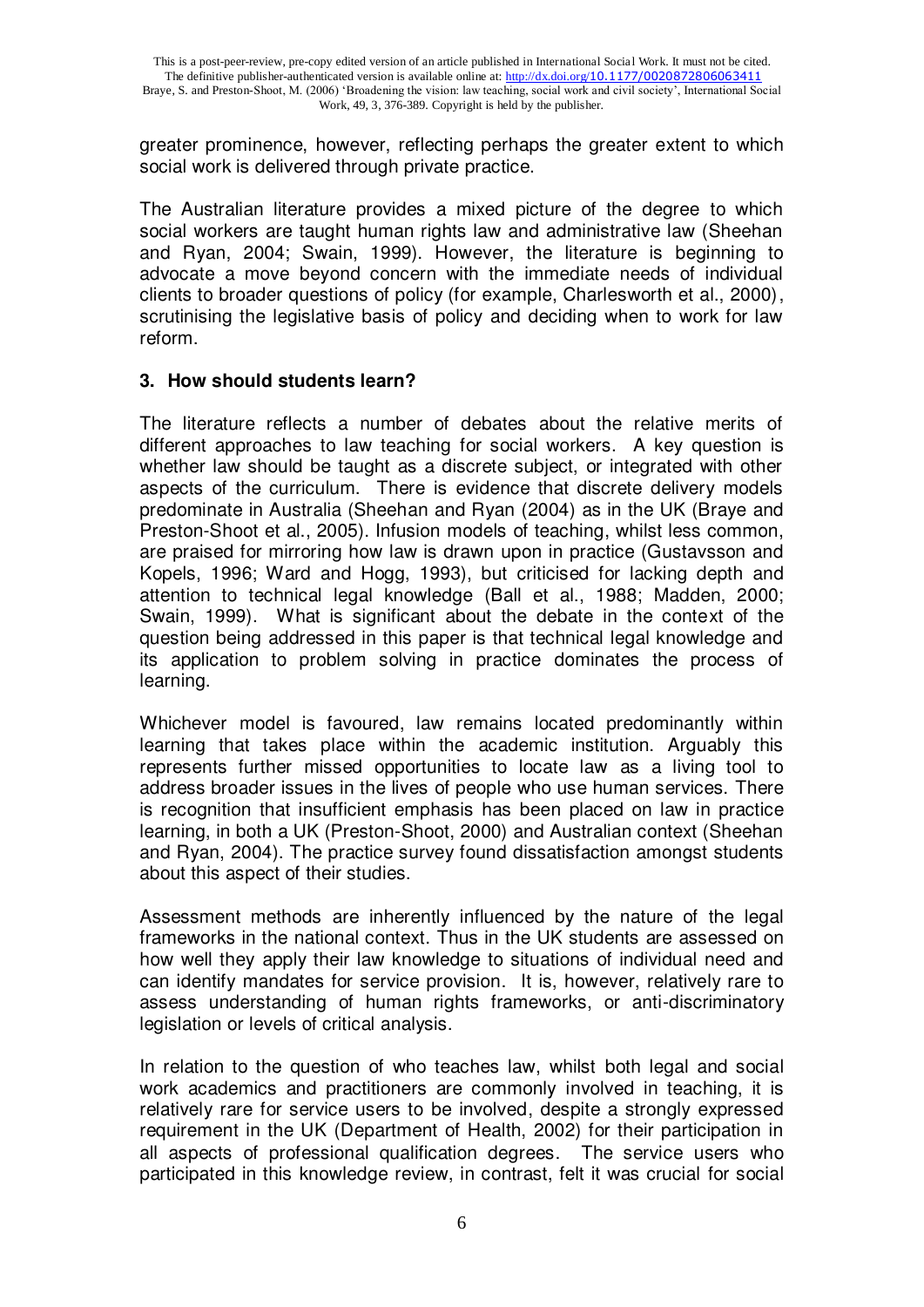workers to learn from first hand accounts about the impact of law on service users" lives, and to work more proactively as allies, using law as a proactive tool for pursuing their rights.

#### **Implications for education practice**

It is hard to escape the conclusion, drawing on the evidence from the study, that law teaching as currently practised does not support the potential of the profession to be proactive in promoting social justice and human rights. Equally, it predominantly addresses the individual/state relationship rather than activity in the networks and groupings of civil society. In the UK context at least, the individual, remedial law that is seen as the defining mandate for social work dominates what students learn. Moreover, because it is seen as the defining mandate, the emphasis upon it potentially constrains social work's ability to act outside of this framework, with a temptation to ignore aspects of potential practice that appear not to fall within it. Nevertheless, ways forward can be identified.

There emerge from the research data three distinct orientations to law teaching for social workers. Within these approaches are demonstrated different configurations of knowledge, skills and values, and it will be argued that law teaching must draw more systematically on each of them in order to broaden its vision and engage with the social change agenda.

#### FIGURE ONE HERE

The rational/technical model presents the law as a clear, uncontested framework for action, emphasising factual knowledge of the powers and duties contained within it. This is to be applied to practice in a procedurally correct way, acting within the constraints and boundaries of the organisational framework.

The moral/ethical model adopts a more critical perspective. It recognises conflicting imperatives and practice dilemmas in the relationship between law and practice, emphasising the professional values and skills that assist in managing those dilemmas and negotiating a way forward in practice. Both models still construe social work"s activity within the legal framework as a way of meeting need, and predominantly need expressed at individual level.

The structural/rights model takes as its starting point that social work"s core function is to promote social justice and human rights. Law may be used to challenge the power structures and processes of social exclusion and to secure rights at both individual and collective level. It draws on a wider construction of the legal framework, and locates its critical analysis within a human rights perspective.

It is open to social work educators both to expand and to move beyond the rational/technical model, with its focus on law that provides for state-led responses to need, which is dominant in current education practice (Braye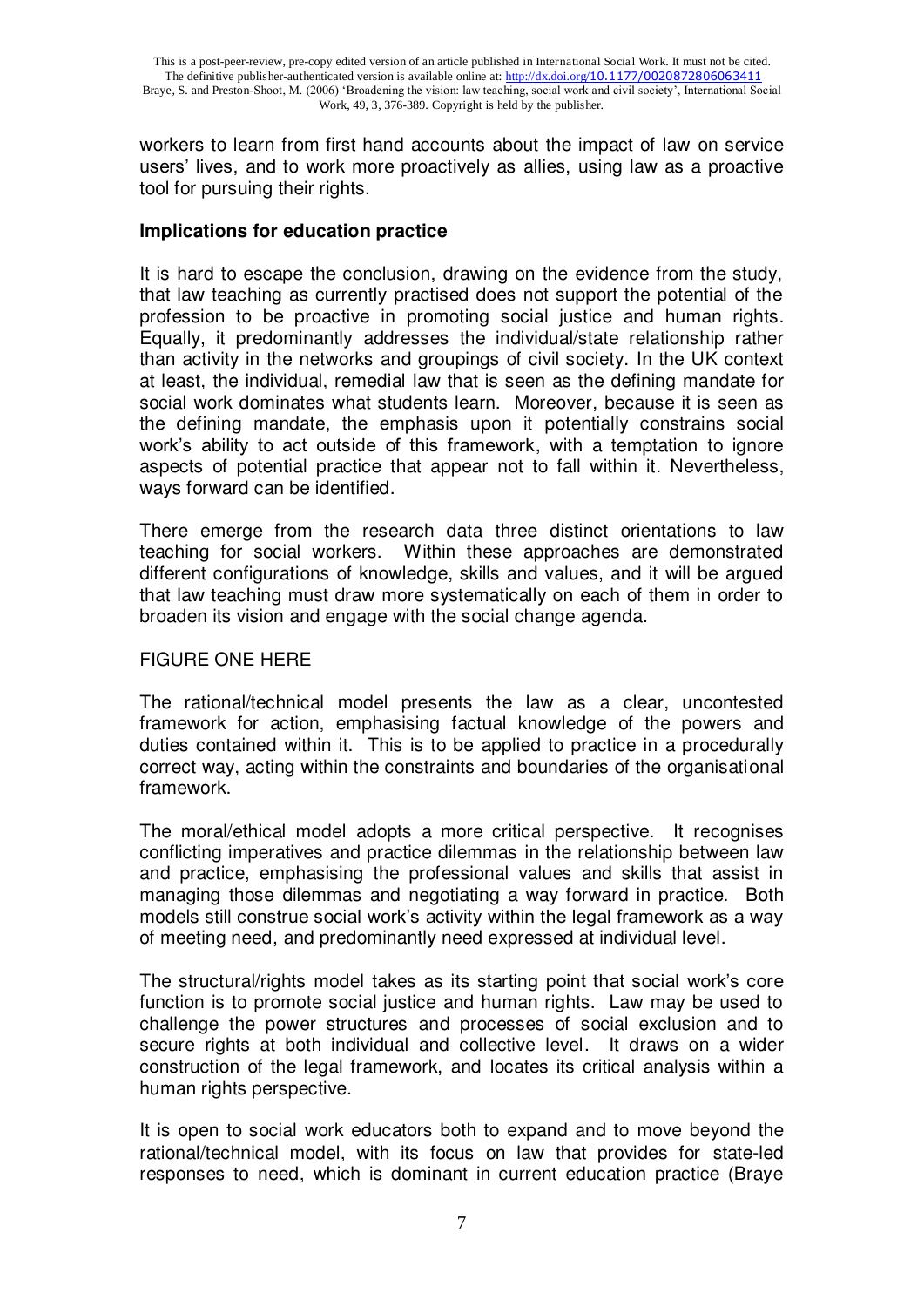and Preston-Shoot et al., 2005). This is not a question of downgrading the status of technical legal knowledge, but of defining it more widely, and drawing more overtly on ethics and rights perspectives to ensure that such knowledge is approached critically.

Ethical frameworks can be used proactively to interrogate both the legal rules and the purpose of legal intervention. UK guidance on the content of professional education is only partially helpful here. Both the National Occupational Standards (TOPSS, 2002) and the Code of Practice (GSCC, 2002) present a restricted view of professional roles and ethical duties, constructed essentially around the obligations owed within individual service relationships between professionals and service users, or between professionals and their employers. In contrast the New Ethical Document In contrast the New Ethical Document adopted by the general assemblies of IASSW and IFSW (2004) frames social work"s obligations within principles of human rights and social justice, and provides a framework for delivering practice that gives expression to these. It locates, for example (p4), a responsibility to challenge unjust policies and practices, where resources are inadequate or distributed oppressively, unfairly or harmfully.

A structural/rights based approach, with stronger development of human rights as an organising principle, would bring law and ethics together in a stronger alliance for professional activity that is not confined to remedial, state-led provision. In the UK context, this is supported by the subject benchmark statement for social work (QAA, 2000), which places strong emphasis on social work's involvement with the social, legal, economic, political and cultural contexts of people"s lives. Such an approach can also involve social workers using law to mediate the negative impacts of state activity. There have been some notable challenges to UK statute that infringes rights. For example, the courts have determined on asylum-seekers denied access to state support<sup>7</sup>, allowed redress against poor practice<sup>8</sup> and ruled on questions of liberty, family life and proportional intervention by statutory organisations<sup>9</sup>. Sometimes social work has been implicated in these challenges. Less often has it supported individuals and civil society organisations in seeking social justice or promoting human rights.

A structural/rights based approach would therefore require social workers to acquire critical literacy of where the track record of law has eroded people"s rights (Swain, 2002) and to work with individuals and civil society organisations to oppose legal rules that deny people access to such fundamentals as housing and social security (Humphries, 2004).

 $\overline{\phantom{a}}$ 7 R (O) v Wandsworth LBC [2000] 3 CCLR 237; R (Q and Others) v Secretary of State for the Home Department [2003] 6 CCLR 136.

 $8 R$  v Birmingham CC, ex parte Killigrew [2000] 3 CCLR 109; R (Bernard and Another) v Enfield LBC [2002] 5 CCLR 577.

<sup>&</sup>lt;sup>9</sup> Johnson v UK [1997] 27 EHRR 296; Coughlan v North and East Devon Health Authority [1999] 2 CCLR 285.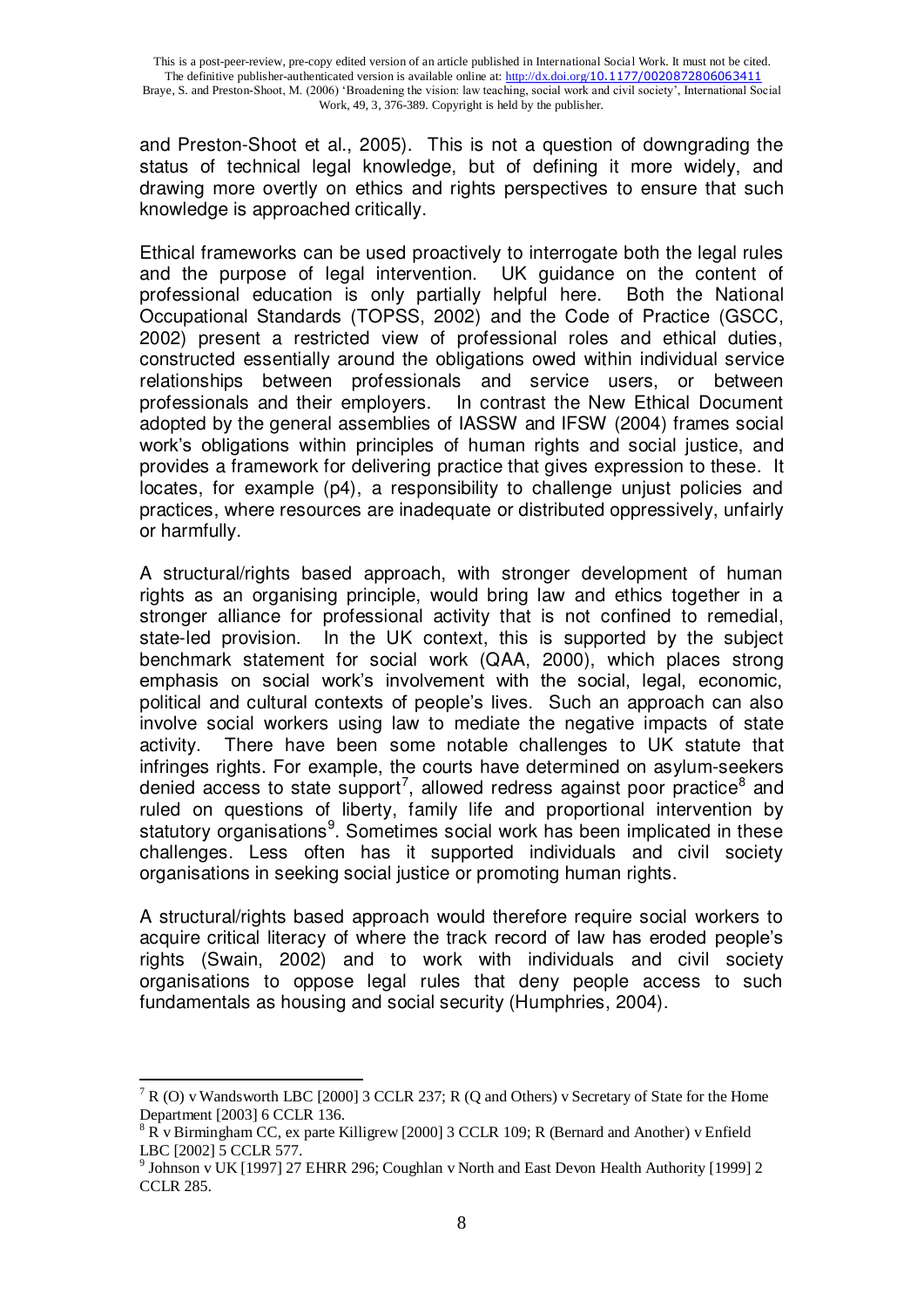This involves pushing back the definitions of the relevant legal framework that students must learn in two important ways. The first is to distinguish between social work law and social welfare law (Preston-Shoot et al., 1998). If the former comprises the powers and duties that specifically mandate social work practice, the latter comprises knowledge of legal rules that enable social workers to offer advice and advocacy across a wide social and economic spectrum, and to engage with individuals and communities to build capacity for higher order social change. Academic and practice learning should give greater prominence to social welfare law than hitherto. This would enable practitioners to enlarge their practice by offering their legal knowledge when aligning themselves with community organisations.

The second is to ensure the inclusion in teaching of mandates for promoting individual and collective rights (examples in the UK context would be the Disability Discrimination Act 1995, the Human Rights Act 1998 and the Race Relations (Amendment) Act 2000). It also means challenging the preoccupation with local jurisdictions in law teaching and looking outside the national context, encouraging students and practitioners to engage with global (or at least trans-national) legal frameworks that reflect a more rightsorientated, collective agenda – the Universal Declaration of Human Rights, the European Convention on Human Rights and Fundamental Freedoms, the United Nations Convention on the Rights of the Child and others less widely acknowledged (see Reichert, 2003). This is not a straightforward task, because the declarations and conventions themselves are partial in their approach, more easily locating civil and political rights than social and economic. Nation states also vary in the extent to which they have integrated them within their national framework. However, in the UK context it is possible to demonstrate impacts on domestic legislation in directions that accord well with social work values and objectives. European Commission law has required measures to counter discrimination on grounds of age, religion and sexuality. The European Convention has been successfully invoked on questions of liberty of people with mental distress<sup>10</sup>, and redress for the consequences of unethical or unreasonable professional practice $^{11}$ .

# **Conclusion**

It must also be recognised that the declarations and frameworks themselves represent only one way of construing human rights. Moving from a rational/technical model to incorporate a stronger focus on ethics and on rights-based approaches will require social work to reflect more critically on the purposes to which law should be put, to critique the frameworks under which they operate and to move beyond them where they constrain ethical practice. Broadening the vision requires academic and practice teachers to enable students to envisage the law as one space to exploit for individual and social change. It requires them to prepare students for a practice that equips them with the knowledge and skills with which to challenge legal rules that run

<sup>-</sup> $10$  L v UK [2004] The Times, 19 October.

<sup>&</sup>lt;sup>11</sup> W and others v Essex CC and Another [2000] 2 AllER 237.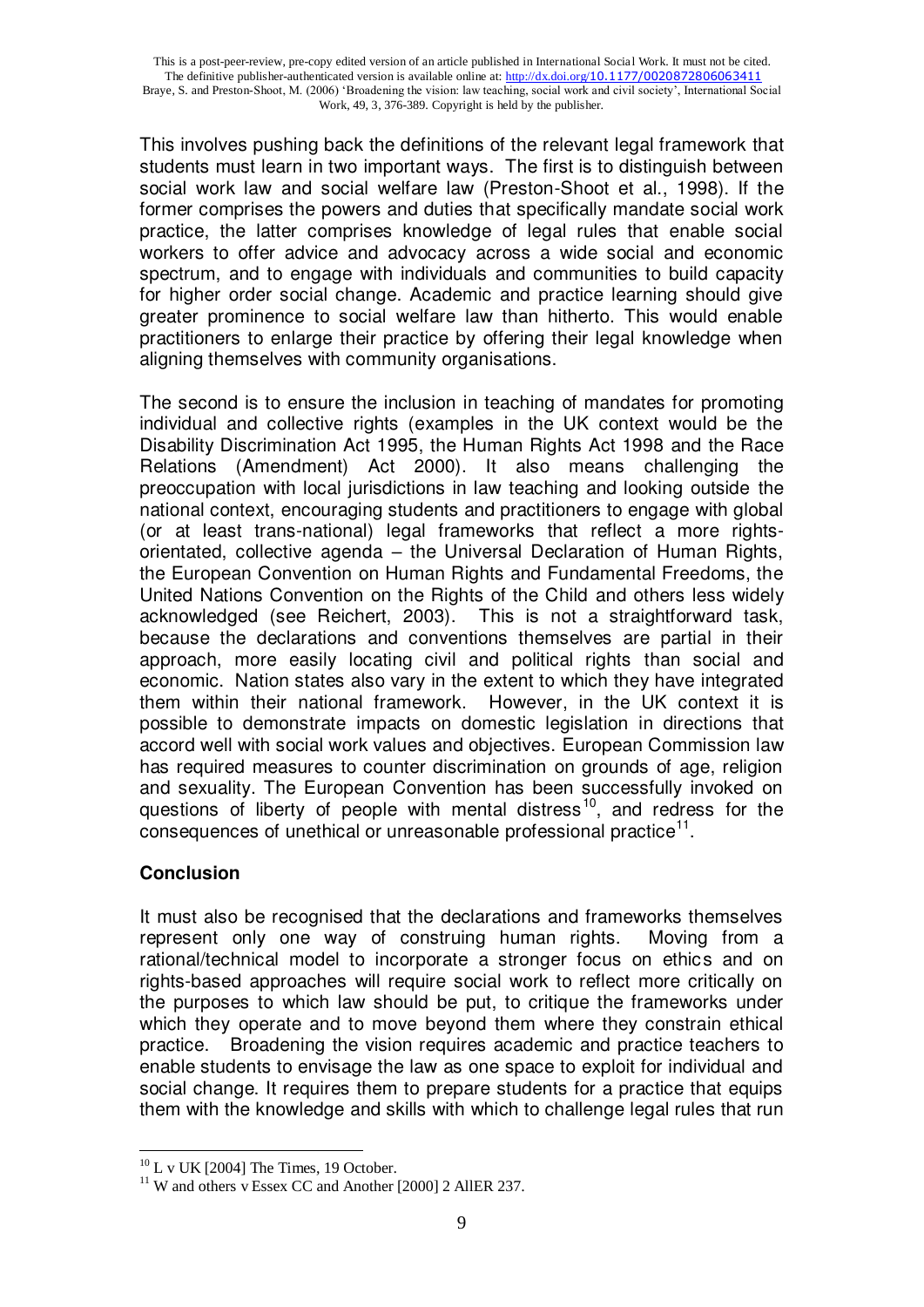counter to social work values and objectives. It invites more proactive engagement with civil society as an important location for intervention, rather than restricting social work to the role of mediating state/individual relationships. Here an important step is dialogue with people who use services, with excluded groups and with communities. Service users participating in the review reported here called for social workers to become allies, to work alongside them and alongside lawyers. In their words – *"sound use of law can be another step on the way to getting things right for people".*

#### **References**

Ball, C., Harris, R., Roberts, G. and Vernon, S. (1988) The Law Report. Teaching and Assessment of Law in Social Work Education. London: CCETSW.

Boaz, A., Ashby, D. and Young, K. (2002) Systematic Reviews: What have they got to offer evidence based policy and practice? London: ESRC UK Centre for Evidence Based Policy and Practice.

Braithwaite, J. and Strang, H. (2001) "Introduction: Restorative Justice and Civil Society", in H. Strang and J. Braithwaite (eds) Restorative Justice and Civil Society. Cambridge: Cambridge University Press.

Braye, S. and Preston-Shoot, M. (1997) Practising Social Work Law  $(2^{nd}$  ed). London: Macmillan.

Braye, S. and Preston-Shoot, M. (1999) "Accountability, administrative law and social work practice: redressing or reinforcing the power imbalance?" Journal of Social Welfare and Family Law, 21(3), 235-256.

Braye, S. and Preston-Shoot, M. with Cull, L-A., Johns, R. and Roche, J. (2005) Teaching, Learning and Assessment of Law in Social Work Education. London: Social Care Institute for Excellence.

Campbell, R., Pound, P., Pope, C., Britten, N., Pill, R., Morgan, M. and Donovan, J. (2003) "Evaluating meta-ethnography: a synthesis of qualitative research on lay experiences of diabetes and diabetes care", Social Science & Medicine, 56, 671-684.

Charlesworth, S., Turner, J. N. and Foreman, L. (2000) Disrupted Families: The Law. Sydney: Federation Press.

Department of Health (2002) Requirements for Social Work Training. London: Department of Health.

Dickson, D. (1997) "Law, ethics and social work with the elderly: selfdetermination", Journal of Law and Social Work, 7(2), 105-125.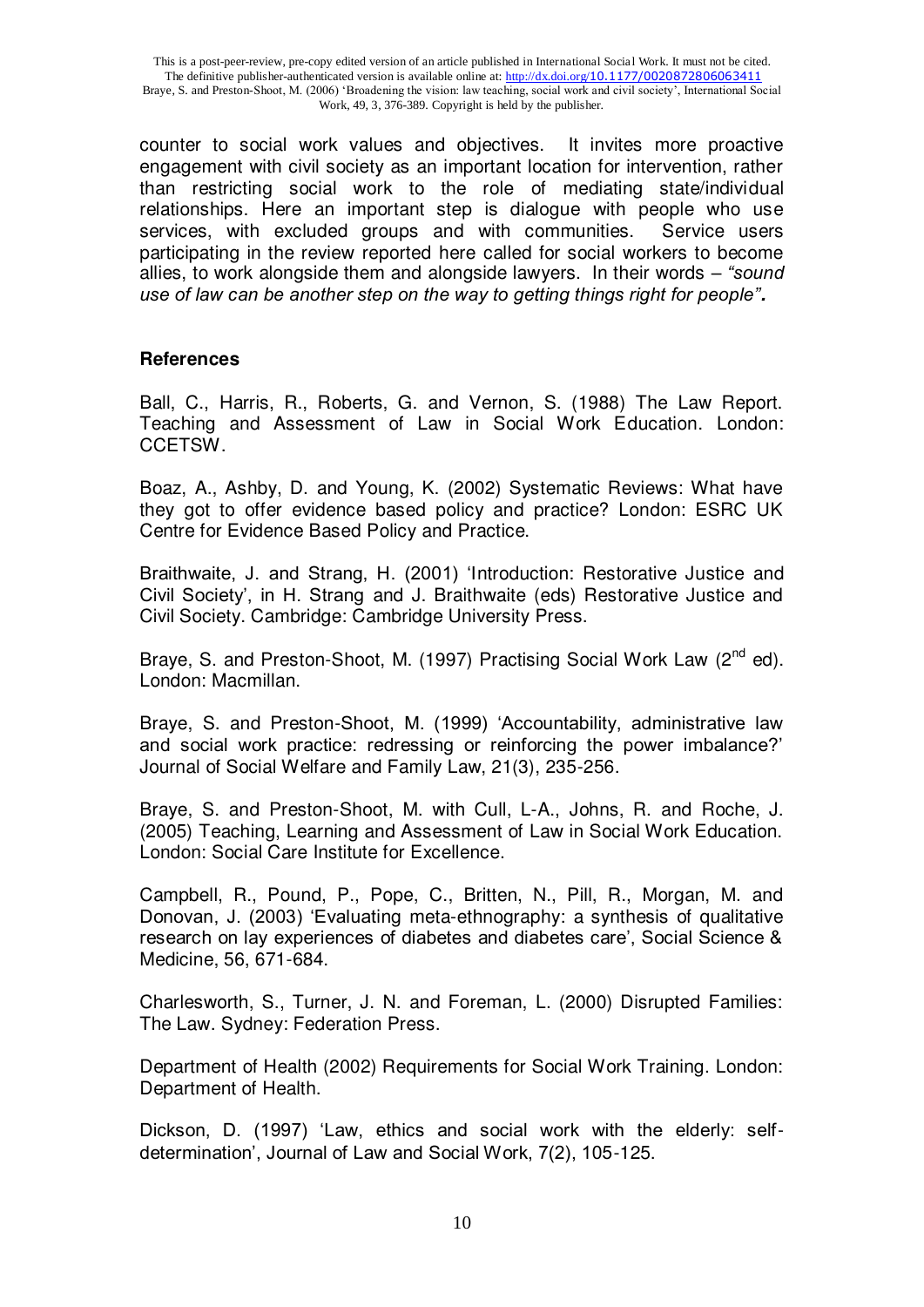Dinnen, S. (2001) "Restorative Justice and Civil Society in Melanesia: The Case of Papua New Guinea', in H. Strang and J. Braithwaite (eds) Restorative Justice and Civil Society. Cambridge: Cambridge University Press.

Dominelli, L. (2004) Welcome Letter, Global Social Work Congress Adelaide, Australia, 2004.

Ferguson, I. and Lavalette, M. (2004) "Another World is Possible: Social Work and the Struggle for Social Justice", in I. Ferguson, M. Lavalette and E. Whitmore (eds) Globalisation, Global Justice and Social Work. London: Taylor and Francis.

GSCC (2002) Codes of Practice for Social Care Workers and Employers. London: General Social Care Council.

Gustavsson, N. and Kopels, S. (1996) "Law and social work: an infusion model", Journal of Law and Social Work, 6(1), 3-14.

Humphries, B. (2004) "An unacceptable role for social work: implementing immigration policy', British Journal of Social Work, 34(1), 93-107.

IASSW and IFSW (2004) Proposals for a New Ethical Document, adopted by the General Assemblies of the International Association of Schools of Social Work and the International Federation of Social Workers at the Global Social Work Congress, Adelaide, Australia, 2-5 October 2004.

Jankovic, J. and Green, R. (1981) "Teaching legal principles to social workers', Journal of Education for Social Work, 17(13), 28-35.

Kennedy, R. with Richards, J. (2004) Integrating Human Service Law and Practice. Melbourne: Oxford University Press.

Kopels, S. and Gustavsson, N. (1996) "Infusing legal issues into the social work curriculum", Journal of Social Work Education, 32(1), 115-125.

Lynch, R. and Brawley, E. (1994) "Social workers and the judicial system: looking for a better fit', Journal of Teaching in Social Work, 10(1/2), 65-82.

Madden, R. (2000) "Legal content in social work education: preparing students for interprofessional practice", Journal of Teaching in Social Work, 20(1/2), 3- 17.

Madden, R. and Wayne, R. (2003) "Social work and the law: a therapeutic jurisprudence perspective', Social Work, 48(3), 338-347.

NASW (1996) Code of Ethics. Washington DC: National Association of Social Workers.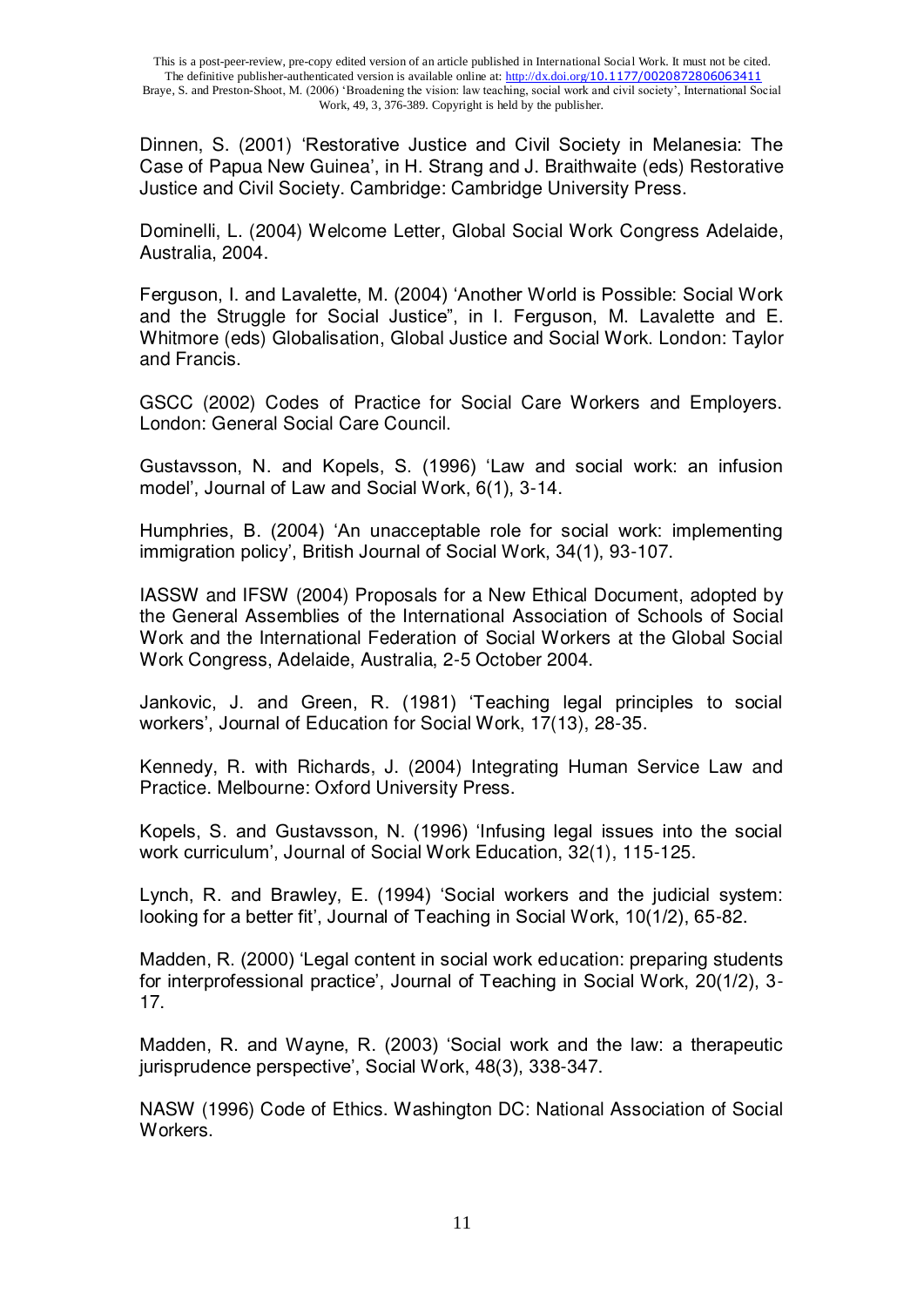Oliver, M. (1992) "Changing the social relations of production?" Disability, Handicap and Society, 7, 101-114.

Pawson, R., Boaz, A., Grayson, L., Long, A. and Barnes, C. (2003) Types and Quality of Knowledge in Social Care. London: Social Care Institute for Excellence.

Powell, F. (2001) The Politics of Social Work. London: Sage.

Preston-Shoot, M. (2000) "Making connections in the curriculum: law and professional practice", in R. Pierce and J. Weinstein (eds) Innovative Education and Training for Care Professionals: A Providers Guide. London: Jessica Kingsley Publishers.

Preston-Shoot, M., Roberts, G. and Vernon, S. (1998) "Social work law: from interaction to integration', Journal of Social Welfare and Family Law, 20(1), 65-80.

Preston-Shoot, M., Roberts, G. and Vernon, S. (2001) "Values in social work law: strained relations or sustaining relationships?" Journal of Social Welfare and Family Law, 23(1), 1-22.

QAA (2000) Subject Benchmark Statements: Social Policy and Administration and Social Work. Gloucester: Quality Assurance Agency for Higher Education.

Reichert, E. (2003) Social Work and Human Rights. A Foundation for Policy and Practice. New York: Columbia University Press.

Shearing, C. (2001) 'Transforming Security: A South African Experiment', in H. Strang and J. Braithwaite Restorative Justice and Civil Society. Cambridge: Cambridge University Press.

Sheehan, R. and Ryan, M. (2004) "Teaching legal content in social work: results of a survey of law content in Bachelor of Social Work curricula in Australian Schools of Social Work". Poster presentation at the Global Social Work Congress, Adelaide, Australia, October.

Swain, P. (1999) "Reflections on teaching law in social work – if only it were that simple", in J. Fook, F. Lindsay and M. Ryan (eds) Advances in Social Work and Welfare Education, 2(2), 124-138. Victoria: Australian Association of Social Workers.

Swain, P. (2002) In the Shadow of the Law. The Legal Context of Social Work Practice. Sydney: The Federation Press.

TOPSS (2002) The National Occupational Standards for Social Work. Leeds: Training Organisation for the Personal Social Services.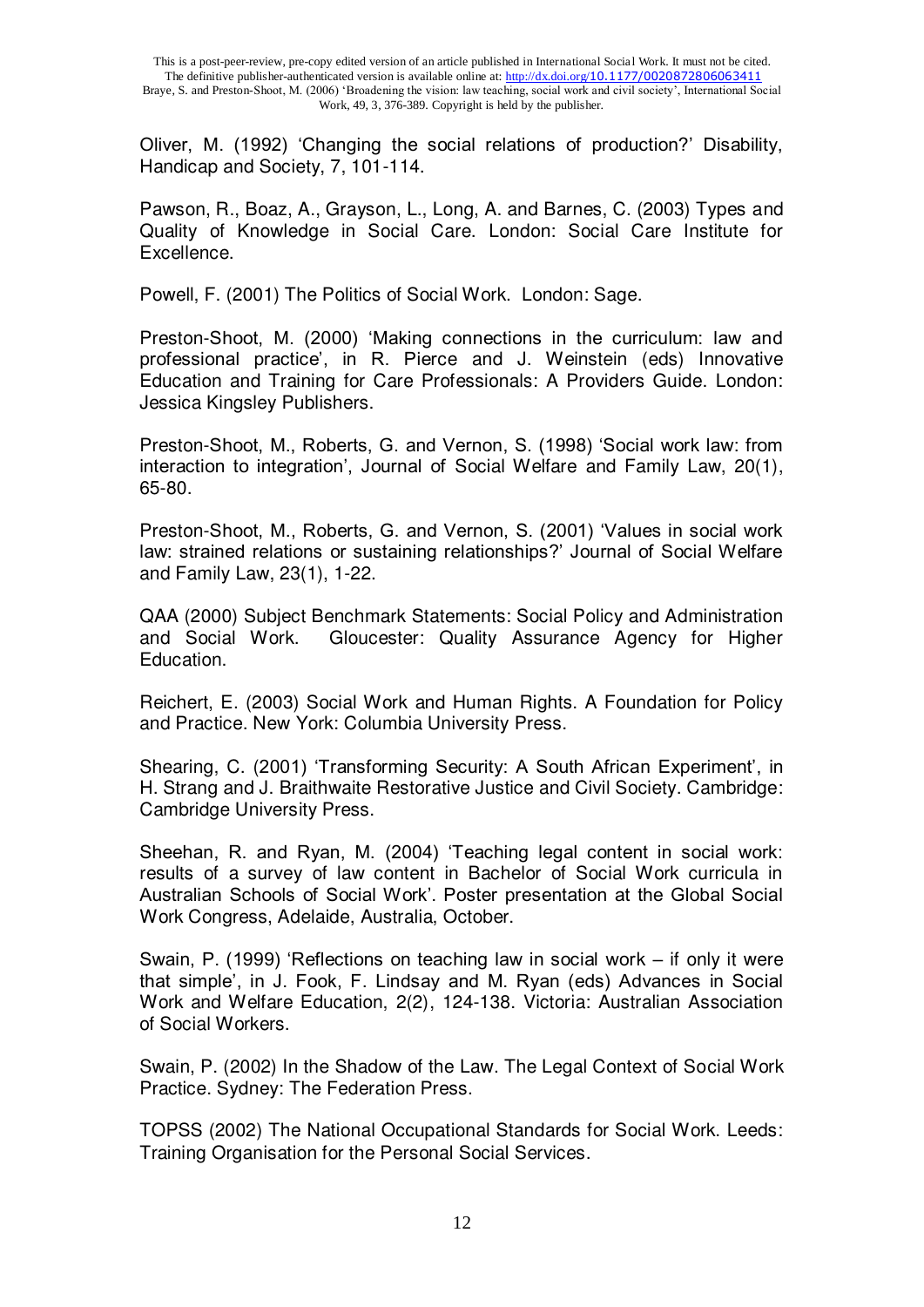Twining, W. (1967) "Pericles and the Plumber", Law Quarterly Review, 83, 396-426.

Ward, D. and Hogg, B. (1993) "An integrated approach to the teaching of social work law', in M. Preston-Shoot (ed) Assessment of Competence in Social Work Law. London: Whiting and Birch/Social Work Education.

Watkinson, A. (2001)"Human rights laws: advocacy tools for a global civil society', Canadian Social Work Review, 18(2), 267-286.